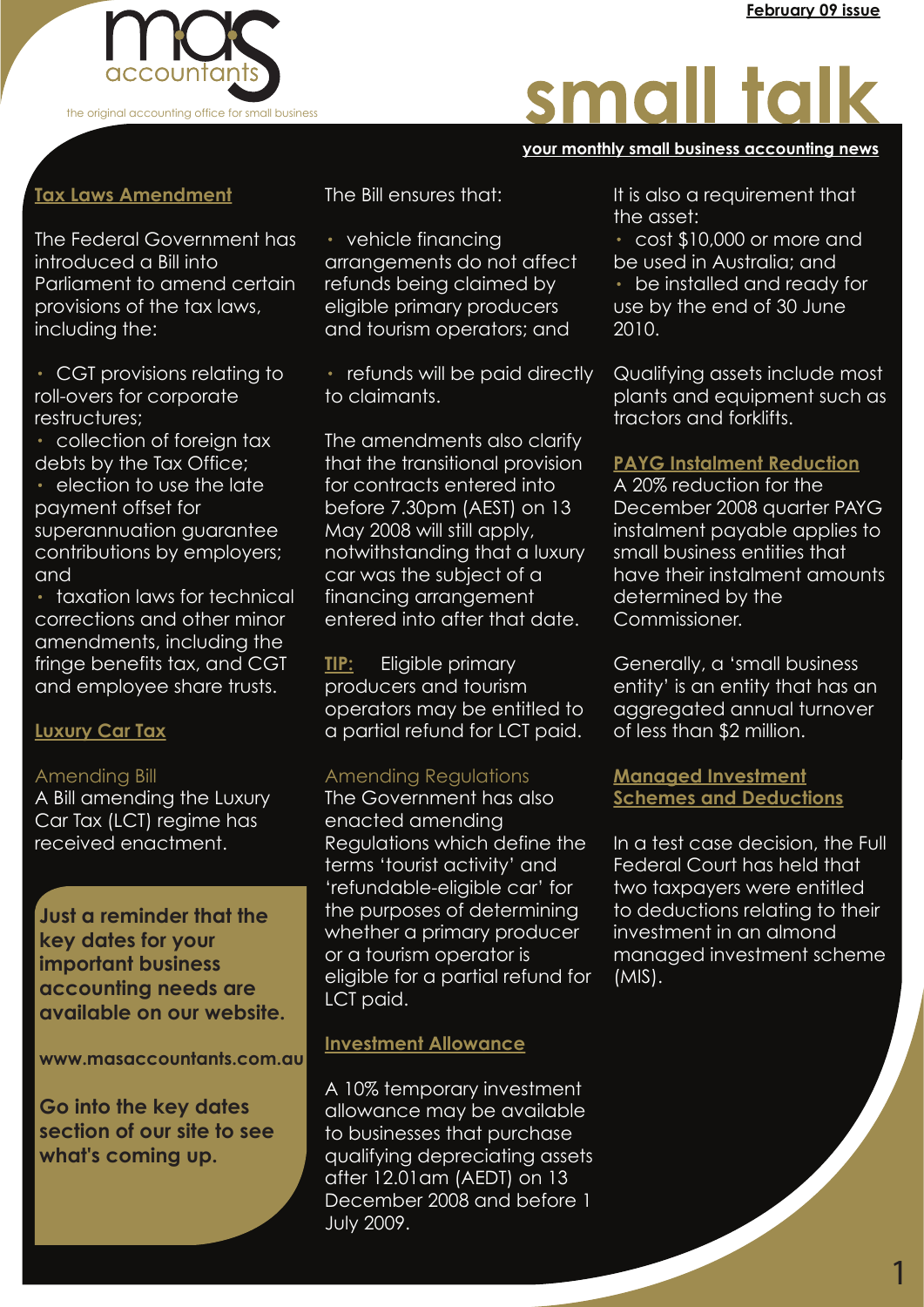

# small talk

**your monthly small business accounting news your monthly small business accounting news your monthly small business accounting news**

The Court found the taxpayers' investment in the MIS was a business. It held that any relevant outgoings would be incurred as operating expenses of the business and therefore the outgoings were deductible pursuant to the tax laws.

#### **One-off Sale of Land and GST**

In a recent case, the AAT held that a sale of land was a taxable supply, even though the acquisition and sale of land was distinguishable from the vendors' primary production business and a one-off transaction.

**TIP:** Each activity of an entity needs to be considered separately to determine whether that activity is an enterprise for GST purposes. Generally, if a profit-making intention exists, an enterprise exists. Therefore, a liability for GST potentially arises.

#### **FBT and Exempt Benefits**

An Interpretative Decision released by the Tax Office has stated that any cost of upgrades involving built-in internal components that are made at the time of the purchase of a portable electronic device will form part of the cost-base of the device. That is, the cost of the upgrades may also qualify for an exemption from FBT.

However, the cost of peripheral items (e.g. extended warranty) will not be included in the cost of a device.

#### **Deductibility of Compound Interest**

The Tax Office has released a Tax Determination in which it states that the principles governing the deductibility of compound interest are the same as those governing the deductibility of ordinary interest.

Broadly, a nexus must exist between the interest and the deriving of assessable income for the interest to be deductible.

Compound interest is interest that accrues on interest that is unpaid.

#### **Loans to Settle Trust**

The Tax Office has released a Draft Taxation Determination in which it states its preliminary view that interest incurred on a loan used to settle a trust can only be deductible to the extent to which a taxpayer has used the borrowings to gain or produce their assessable income.

Trust Cloning Exception Readers will recall that in the December 2008/January 2009 issue of this publication, it was reported that the

Government will abolish the 'trust cloning' exception. The Tax Office has since said that it will continue to apply the existing law until the changes are enacted.

#### **Racehorses and Data Matching**

The Tax Office has announced that it will electronically match data relating to the sale and ownership of thoroughbred racehorses.

According to the Tax Office, the data will be obtained from the sales records from auctioneers and from the Registrar of Racehorses. The data collected will be used to identify taxpayers whose tax affairs should be reviewed and ensure taxpayers have reported their obligations in accordance with the tax laws.

#### **Goods Taken for Private Use**

The Tax Office has released the amounts which it will accept as estimates of the value of goods taken from trading stock for private use for the 2008/09 income year by taxpayers in certain specified industries.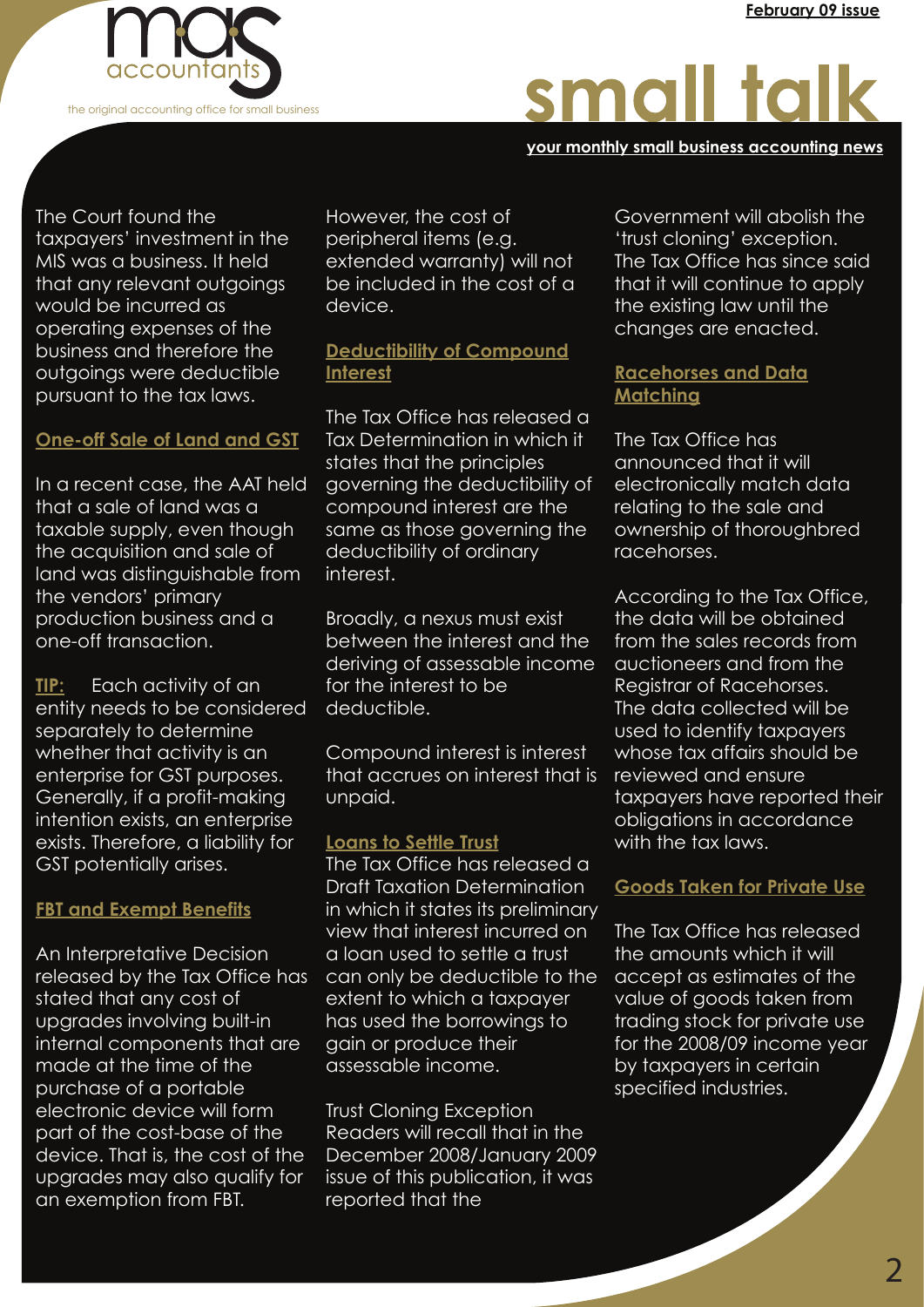

#### **your monthly small business accounting news your monthly small business accounting news your monthly small business accounting news**

#### These industries include:

| <b>Bakery</b>   | Delicatessen  |
|-----------------|---------------|
| <b>Butcher</b>  | Takeaway      |
|                 | food shop     |
| Restaurant/     | Fruiterer/    |
| cafe            | greengrocer   |
| $\cdot$ Caterer | Mixed         |
|                 | business      |
|                 | (e.g. general |
|                 | store)        |

GIC and SIC Rates Released The Tax Office has released the GIC and SIC rates for the third quarter of the 2008/09 income year (i.e. 1 January 2009 to 31 March 2009):

| Rate | Annual | Daily      |
|------|--------|------------|
|      |        |            |
| GK)  |        | 0.03221918 |
|      | 76     | 0.02126027 |

The Tax Office has also released the interest rate for overpayments, early payments and delays in refunds for the third quarter of the 2008/09 income year. The applicable interest rate is 4.76%.

#### **mas accountants Now Offers BPAY Facilities**

In line with trying to make your life easier, mas accountants are now offering a simpler and more convenient way to pay your bills, using either visa or mastercard or directly from your cheque or savings account.

BPAY is now used by more than 55% of Australians, and the Bpay system is recognised as easy, convenient, and secure. The sample mas accountants invoice shows our Biller Code and your payment reference number. It's as easy as 1-2-3.

#### **To pay bills online or over the phone with BPAY follow these simple steps**

- **1. Register for Internet or phone banking with your financial institution, if you haven't already.**<br>**2.** Look for the distinctive BPAY logo on your
- **2. Look for the distinctive BPAY logo on your bills.**



- **3. Log on to your Internet banking site or call your phone banking service.**<br>**4.** Select the BPAY or bill po
- **4. Select the BPAY or bill payment option and follow the simple instructions.**
- **5. Wait for and record your receipt number.**